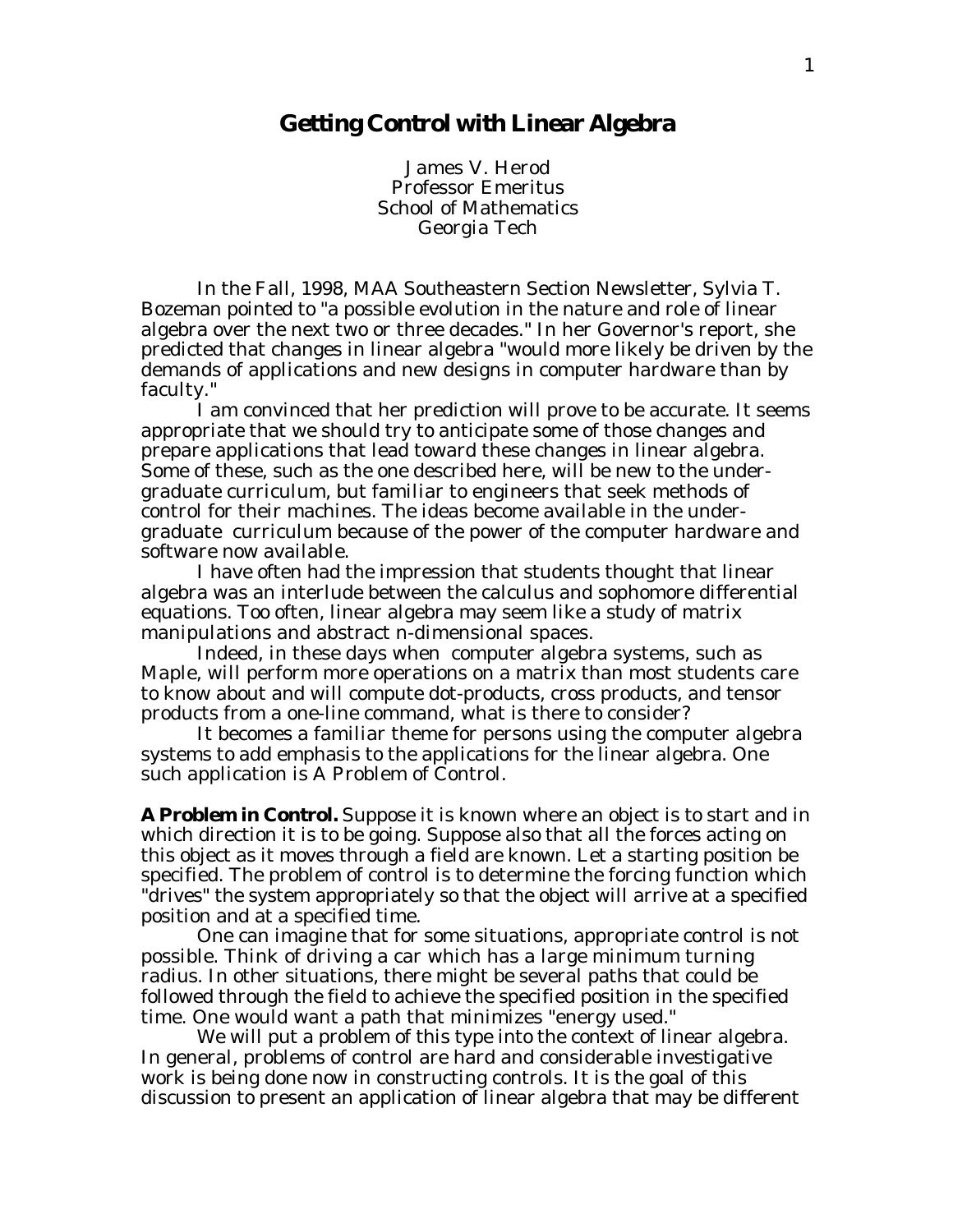from the ordinary and to introduce the concepts of control into sophomore differential equations.

**Linear Algebra Background Information.** We take E to be a vector space on which there is a dot product. We assume the structure of E to be rich enough so that E is complete -- that E is a Hilbert Space. We will illustrate the linear algebra ideas in  $\mathbb{R}^3$  and  $\mathbb{R}^4$ . The purpose for stating the results in some generality is to see that the ideas are not dependent on the geometry of finite dimensional spaces. As traditional, we denote the dot product of x and y by < x, y>. Here are ideas that are used:

(1) A *linear functional* is a linear function from the space E to the scalars. For example, if  $E = R<sup>3</sup>$ , then

$$
L([x,y,z]) = x + 2y + 3z \tag{1}
$$

is a linear functional. It has domain  $R<sup>3</sup>$ , it is linear, and its values are scalars -- are numbers.

(2) A *projection* is a function from E into E for which it is true that

$$
\mathbf{P}^2=\mathbf{P}.
$$

For example, take P to be given by the matrix product

$$
P([x,y,z]) = \begin{array}{ccc} 1/2 & 1/2 & 0 & x \\ 1/2 & -1/2 & 0 & y \\ 0 & 0 & 1 & z \end{array} . \tag{2}
$$

This matrix defines a linear projection. To see this, simply compute  $P^2$ .

Ideas (1) and (2) were recollections of names of special kinds of linear transformations. Ideas (3) and (4) are results for such functions.

(3) If L is a linear functional on E, then there is exactly one member e of E such that, for all v in E,

 $L(v) = \langle v, e \rangle$ . To illustrate this result, note that the linear functional from equation (1) can be expressed as

$$
L([x,y,z]) = \langle [x,y,z], [1,2,3] \rangle.
$$

(4) If P is a linear projection onto a subspace M, then these are equivalent:

(a) P is a *closest point projection* -- in the sense that if x is in E then 
$$
|x - Px|
$$
 and  $|x - m|$  for all m in M, and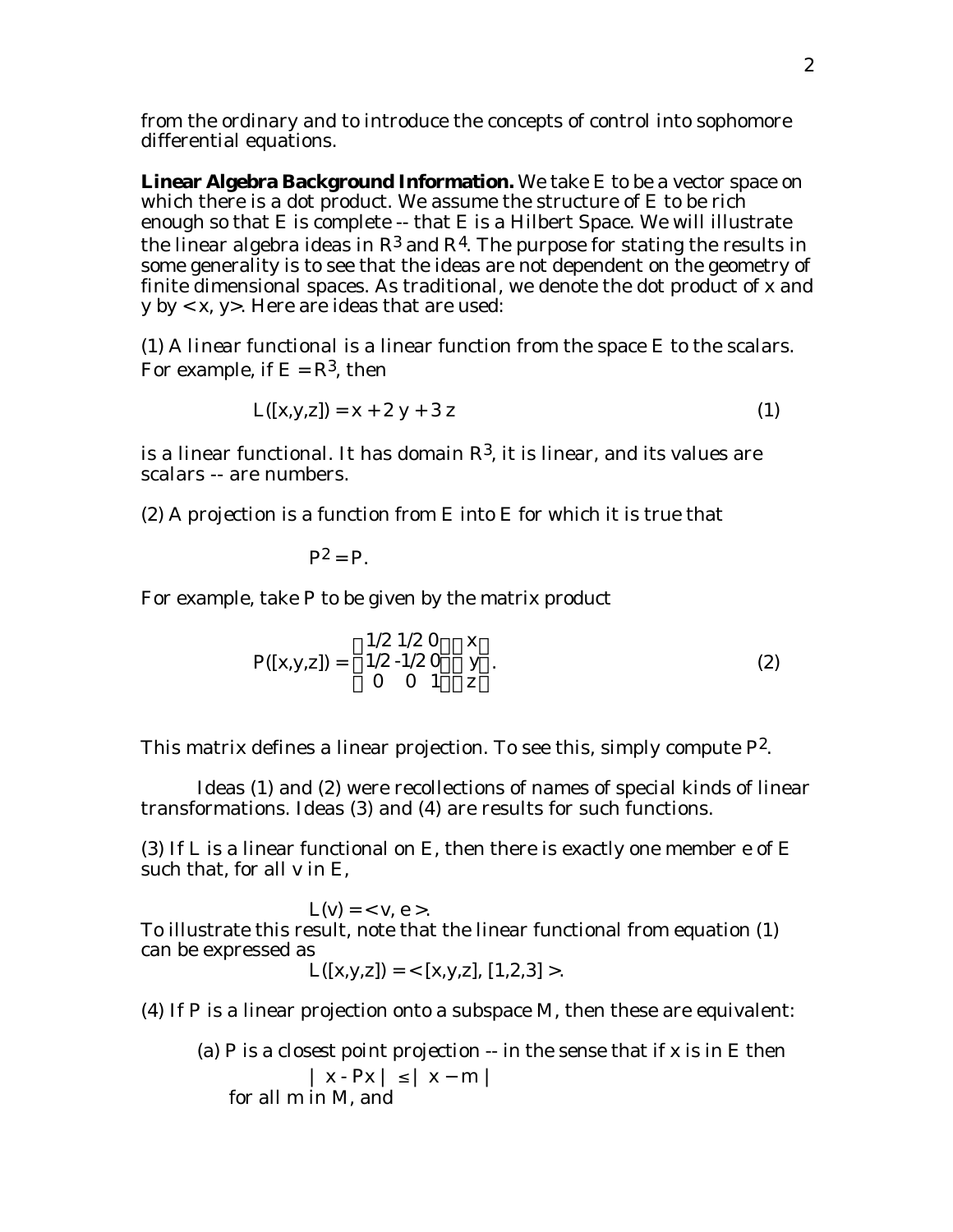(b) P is an *orthogonal projection* onto M-- in the sense that if x is in E then

 $< x-Px, m>= 0$ for all m in M.

Remark: Two other statements equivalent to (4.a) and (4.b) above are

- (c) P is *non expansive* -- in the sense that  $|Px|$  | x| for all x in E, and
- (d) P is *symmetric* (or self-adjoint) -- in the sense that the conjugate transpose of P is P.

We have given an example of a projection in equation (2). In fact, that projection was a closest point, or orthogonal, or non-expansive projection. To see that, just observe that the matrix is symmetric about the main diagonal. This observation is convincing if you believe the previous statements  $4(a) - 4(d)$  are equivalent, and that symmetric linear transformation on  $\mathbb{R}^n$  have matrix representations which are symmetric about the main diagonal.

It seems well to have an illustration of a projection that in not a closest point projection. The following is a projection and, in view of the equivalent statement (4.d), it is not an orthogonal projection:

$$
P = \begin{array}{cc} 1-1 \\ 0 0 \end{array}.
$$

Visualize this last projection; see that the range consist of points of the form  $[x, 0]$ , that  $P([x, y])$  is not the closest point in the range to  $[x, y]$ , and that some points are closer to the origin than their images. For example,

$$
P([1/2, -1/2]) = [1, 0].
$$

Also, the projection does not project orthogonally onto its range.

It is of value to consider non-linear projections in analyzing the problem of control. For example, suppose that M is an affine set - - in the sense that there is a vector e in E such that

$$
\mathbf{e} - \mathbf{M}
$$

is a linear subspace. A projection onto M will be a function from E to M for which  $P^2 = P$ . Note that P is not linear if M is affine, but not a subspace. If M is any closed, convex subset of E, there is a unique closest point projection function, albeit not necessarily linear. Our interest will be these closest point projections.

We now generalize the notion of orthogonal projection in statements (4) above. The equivalent statements take a new form. Here are the first two.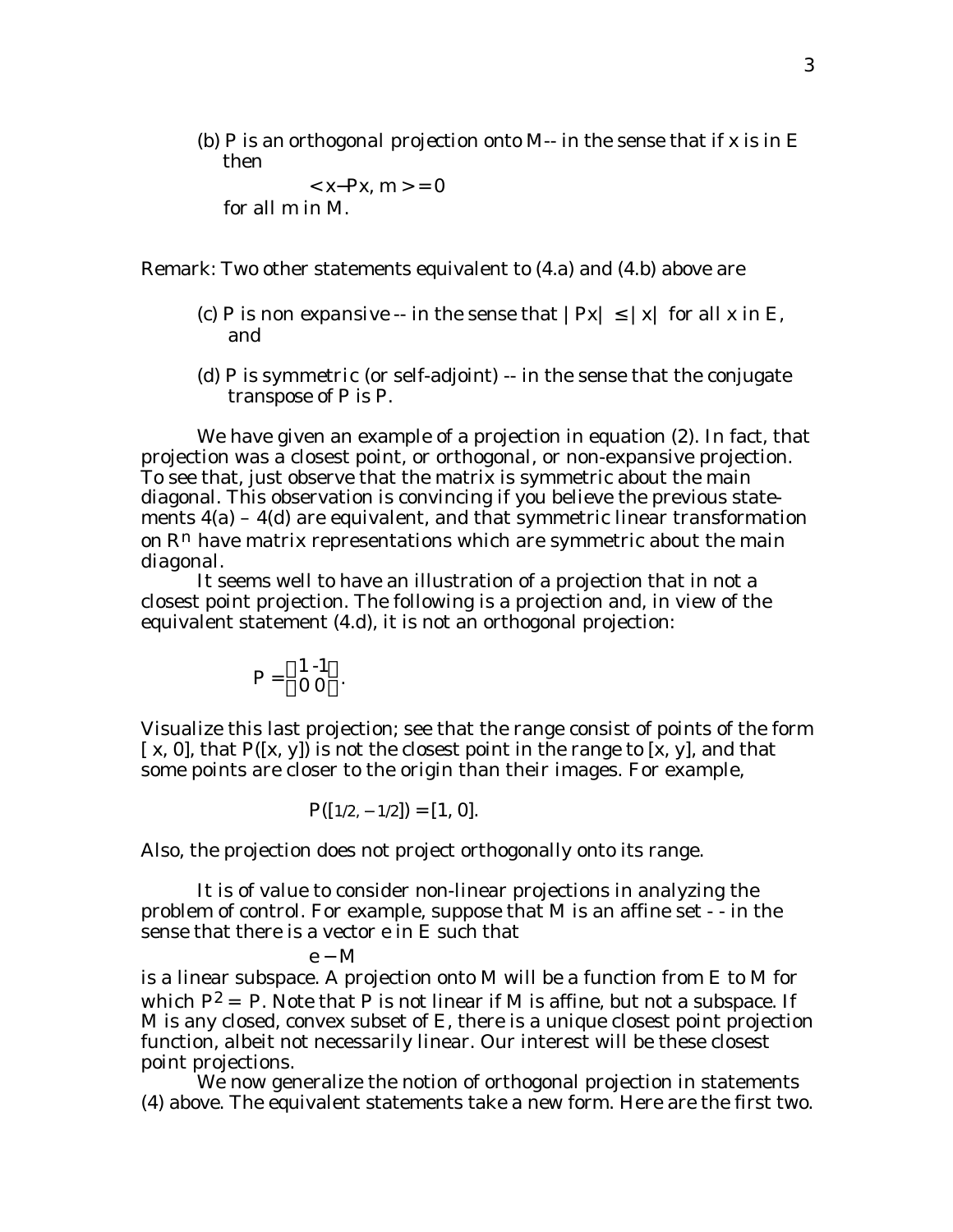5. If P is a projection onto an affine set M, then these are equivalent:

- (a)  $P_m$  is a closest point projection  $-$  in the sense that
	- $|u P_m(u)|$   $|u m|$  for all m in M, and
- (b)  $P_m$  is an orthogonal projection  $-$  in the sense that

 $<$  u – P<sub>m</sub>(u), m – P<sub>m</sub>(u)  $>$  = 0 for all m in M.

A moment's thought leads to an understanding that this last result contains the previous equivalence of (4.a) and (4.b) in case M is a linear subspace.

It is not a surprise that a closest point projection should arise in a problem of control. Think of the reason why this is true: if the problem is a linear problem, then the family of all forcing functions that *drive* the object to a specific point in time T will be a *convex set*.

The control problem has two parts, find the convex set and find the driver in the convex set that is closest to zero with some measure of closeness. To do this latter, we simply take the closest point projection of zero onto the convex set.

Example 1: The set  $M = \{ [u,v]: v = u + 1 \}$ is an affine subspace for if  $e = [-1/2, 1/2]$ , then

e - M = {  $[u,v]: v = u$ }

is a subspace of  $\mathbb{R}^2$ . The nonlinear, closest point projection onto M is

$$
P(x,y) = [(x+y)/2, (x+y)/2] + e.
$$

**Illustration of the linear algebra tools.** We provide examples and illustrations of the linear algebra tools that are to be used. The illustrations are different from the examples in that they have a general context. The examples will be specific cases. These examples and illustrations will seem to be a detour from the problem in control, but they use exactly the ideas from linear algebra that are needed for the problem in control.

Example 2 Let M be the line in the intersection of the planes

 $P_1$ : x+y+z=0 and  $P_2$ : x-y+z=0.

Also, consider the point [1,2,3] which is not in either plane. The problem is to find the closest point in M to [1,2,3]. Here is a solution using the techniques of calculus:

 $P_1$  is the plane consisting of points  $\{x, y, z\}$  such that  $\langle x,y,z \rangle, \{1,1,1\} \rangle = 0.$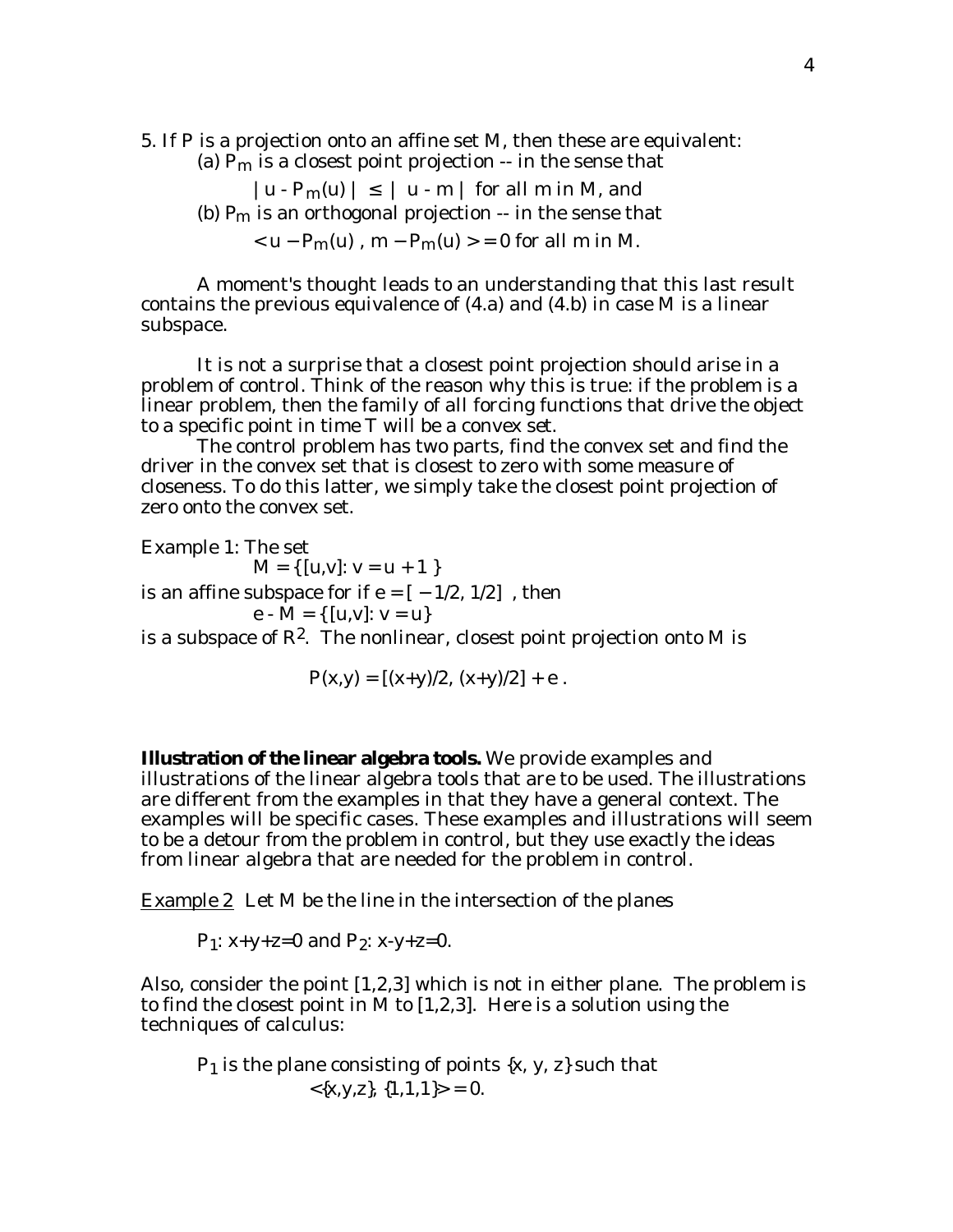## $P_2$  is the plane consisting of points  $\{x, y, z\}$  such that  $\langle x,y,z \rangle$ ,  $\{1,-1,1\} > = 0$ .

The two vectors  $[1,1,1]$  and  $[1,-1,1]$  are perpendicular to all points in  $P_1$  and P2, respectively. The line M has the same direction as a vector which is perpendicular to both these vectors. That direction can be computed as the cross product of [1, 1, 1] and [1, -1, 1]:

 $[1,1,1] \times [1,-1,1] = [2, 0,-2]$ . The line M also contains  $\{0,0,0\}$  since this point is in  $P_1$  and  $P_2$ . Hence, an equation for this line is  $M(t) = [2 t, 0, -2 t]$ . We want to choose t in order to minimize the distance between  $[2 \t{t, 0, -2 t}]$  and  $[1, 2, 3]$ :

$$
|\left[2 t, 0, -2 t\right] - \left[1, 2, 3\right]|^2
$$
  
=  $(2 t - 1)^2 + 2^2 + (-2 t - 3)^2 = D(t)$ .

Well,  $D (t) = 2 (2 t-1) 2 + 2 ((-2 t-3) (-2) = 16 t + 8.$ And, D (t) = 0 provided that  $t = -1/2$ . Hence, the closest point in M to  $[1,2,3]$  is  $[-1,0,1]$ .

Remark: The method of this example works only in 3-D, because the cross product is unique to  $\mathbb{R}^3$ . We make the first illustration to do the same problem as Example 2, but to be independent of dimension.

Illustration 1. Let  $L_1$  and  $L_2$  be linear functions from E to the scalars . Let M be the intersection of the null space of  $L_1$  and of  $L_2$ . The problem is: given u in E, find the closest point in E to the null space of  $L_1$  and  $L_2$ . (It is important to note that the previous example is a special case of this setting.) By statement (1), there is  $y_1$  and  $y_2$  in E such that

$$
L_1(v) = \langle v, y_1 \rangle \text{ and } L_2(v) = \langle v, y_2 \rangle.
$$

It follows that

$$
M = \{x: \langle x, y_1 \rangle = 0 = \langle x, y_2 \rangle\}.
$$
 (3)

Then

$$
M = \{x: \langle x, y_1 + y_2 \rangle = 0 \text{ for all } \text{ and } \}.
$$

Also, the collection of points perpendicular to M can be characterized:

$$
M = span\{y_1, y_2\}.
$$
 (4)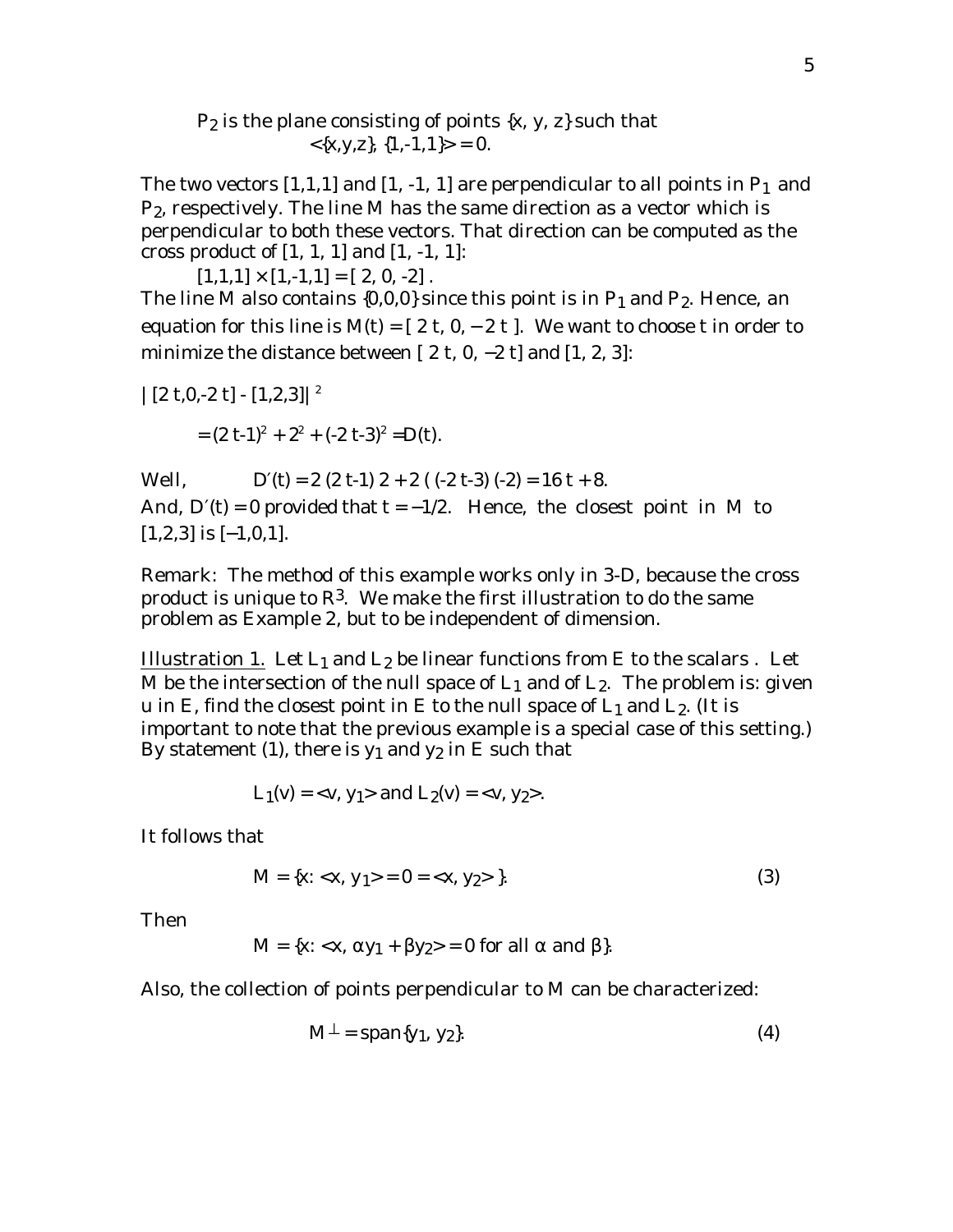Now, suppose that u is a point of E and that  $P_m$  is the orthogonal projection onto M. The point  $P_m(u)$  provides the closest point in M to u. We use this fact. First, the point  $P_m(u)$  is in M. From (3), this implies that

$$
\langle P_m(u), y_1 \rangle = 0 = \langle P_m(u), y_2 \rangle. \tag{5}
$$

Using that P<sub>m</sub> is a closest point projection, we have from 4(b) that  $u - P_m(u)$ 

M . Thus, from (4),

$$
\mathbf{u} \cdot \mathbf{P_m(u)} = \mathbf{y_1} + \mathbf{y_2} \text{ for some } \text{ and } (6)
$$

Take the inner product of equation (6) with  $y_1$  and  $y_2$  and use (5):

and   

$$
\langle u, y_1 \rangle = \langle y_1, y_1 \rangle + \langle y_2, y_1 \rangle
$$
 (7)  
 $\langle u, y_2 \rangle = \langle y_1, y_2 \rangle + \langle y_2, y_2 \rangle,$ 

or

$$
(\langle u, y_1 \rangle \langle u, y_2 \rangle) = \langle y_1, y_1 \rangle \langle y_2, y_1 \rangle
$$
  

$$
\langle y_1, y_2 \rangle \langle y_2, y_2 \rangle
$$
 (8)

We can solve the system (7), or (8), uniquely provided the matrix in equation (8) has an inverse. From information about determinants, we want

$$
|y_1|^2 |y_2|^2 - |\langle y_1, y_2 \rangle|^2 \quad 0.
$$

This inequality holds if  $y_1$  and  $y_2$  are linearly independent.

These then are the ideas:  $P_m(u)$  is in M gives equation (5),  $P_m$  is a closest point projection gives equation (6). Applying these two ideas from linear algebra solves the problem in control … almost.

We provide another example where we techniques use the two ideas.

Example 3. Let  $L_1$  be the linear function

$$
L_1(w, x, y, z) = \langle [w, x, y, z], [1, 1, 1, 1] \rangle
$$

and  $L_2$  be the linear function

$$
L_2(w, x, y, z) = \langle [w, x, y, z], [1, -1, 1, -1] \rangle.
$$

Let M be the intersection of the null space of  $L_1$  and  $L_2$ . Take u to be given as

$$
u = [0, 1, 2, 3].
$$

We find the closest point in M to u. From equation (6), we have that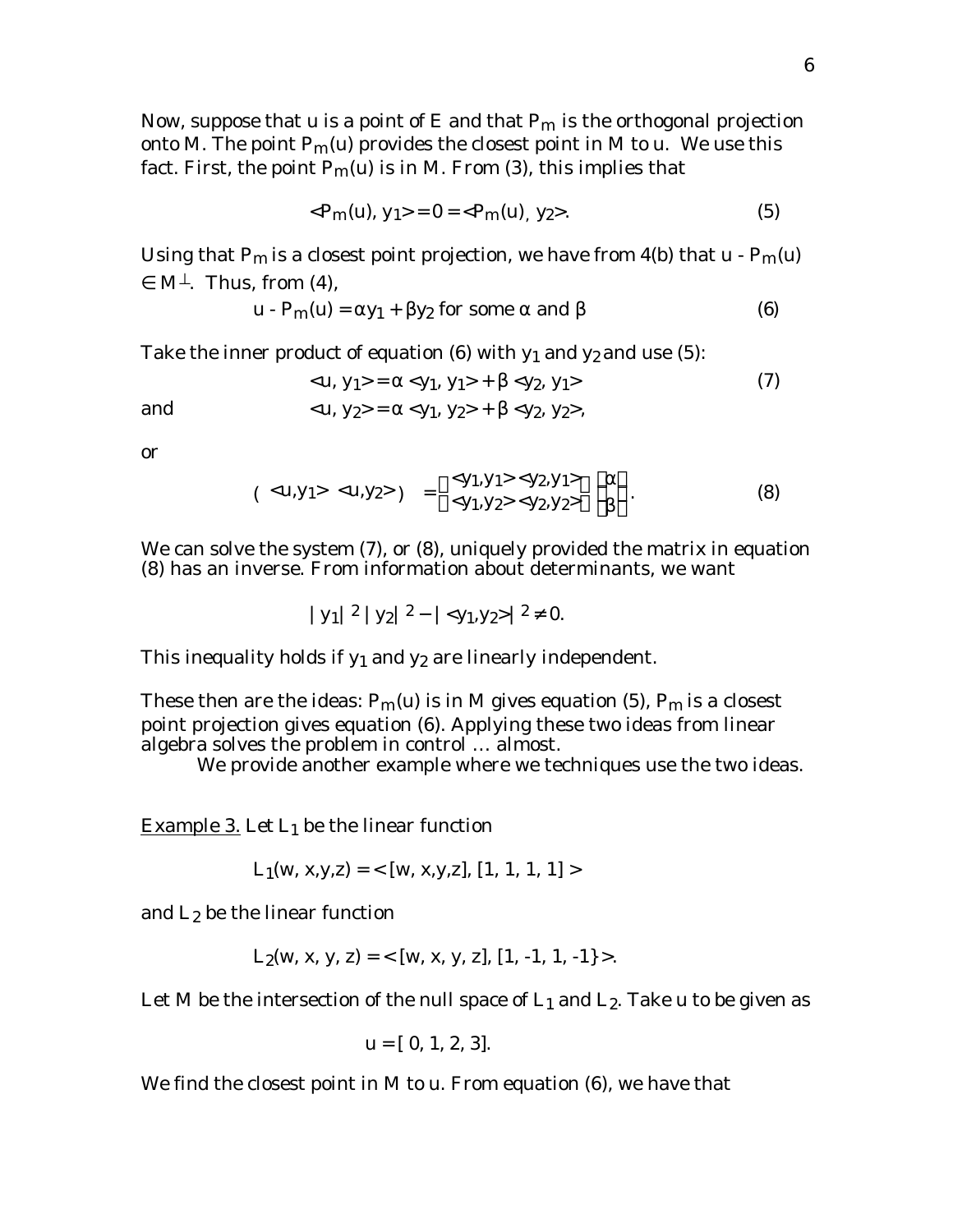$$
P_m(u) = u - y_1 - y_2.
$$

From equations (7)

and

$$
6 = 4 + 0
$$
  
-2 = 4 + 0

 Solve these equations for and to find that  $P_m(u) = [-1, -1, 1, 1].$ 

CHECK: As a check of this result, we use ideas available with finite dimensional problems. The null space of  $L_1$  and  $L_2$  is the same as the nullspace of the matrix

$$
A = \begin{array}{rrr} 1 & 1 & 1 & 1 \\ 1 & -1 & 1 & -1 \end{array}.
$$

Using tools taught in linear algebra, this is computed to be

{
$$
v: v = s
$$
  $\begin{matrix} -1 & 0 \\ 0 & +t & -1 \\ 0 & 1 \end{matrix}$  for all s and t}.

To compute the distance from u to any of such points v in the null space of the two, we compute the norm of u – v. We find this is smallest at  $s = 1$ ,  $t =$ 1, or at  $P_m(u)$  as found above.

As already suggested, we need to make one further variation in the problem. The set M needs to be an affine subset, not a subspace. This occurs when the two linear equations are non-homogeneous equations. Consider the following.

Illustration 2. Let  $L_1$  and  $L_2$  be the linear functions from E to the scalars. Let

$$
M = \{x: L_1(x) = A_1 \text{ and } L_2(x) = A_2\}.
$$
 (9)

By Statement (1),  $L_1$  and  $L_2$  have a special form: there is  $y_1$  and  $y_2$  such that

$$
L_1(v) = \langle v, y_1 \rangle
$$
 and  $L_2(v) = \langle v, y_2 \rangle$ .

Now, M is a closed, convex set. If u E and if we seek the closest point in M to u then  $P_m(u)$  again provides this point. While  $P_m(u)$  is a projection, it is not necessarily linear. We want a formula for  $P_m(u)$ . To get this formula, see from Statement 5(b) that  $u - P_m(u)$  is perpendicular to the intersection of the nullspace of  $L_1$  and of  $L_2$ .

As in Illustration 1, equation (6), this implies that

$$
\mathbf{u} - \mathbf{P}_{\mathbf{m}}(\mathbf{u}) = \mathbf{y}_1 + \mathbf{y}_2. \tag{10}
$$

We also have from the equations (5)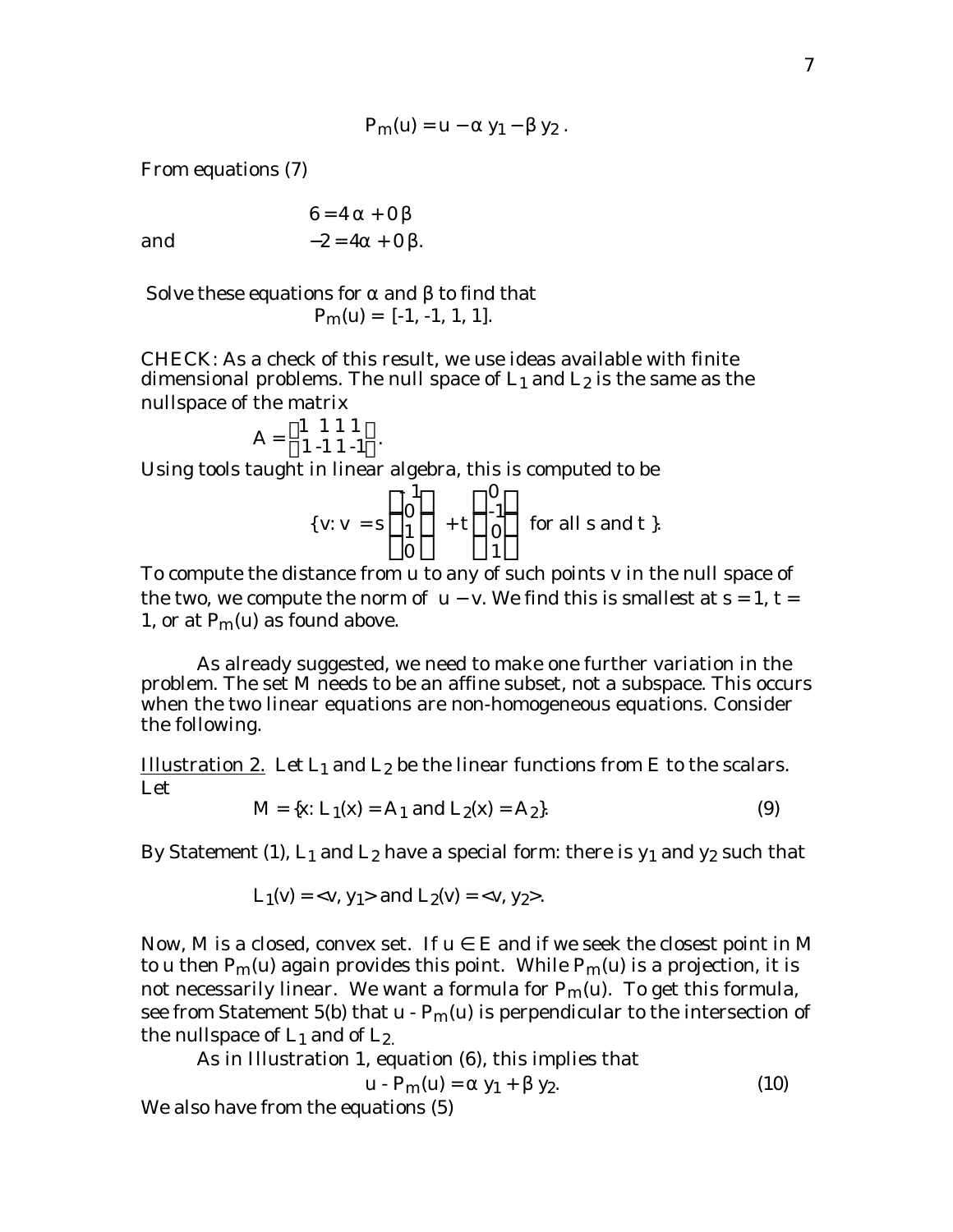and 
$$
A_1 = L_1(P_m(u)) = \langle P_m(u), y_1 \rangle
$$
  
\n $A_2 = L_2(P_m(u)) = \langle P_m(u), y_2 \rangle.$ 

Suppose we know u and seek  $P_m(u)$ . From (10), we see that

 $u - y_1 - y_2 = P_m(u)$ .

Hence,

$$
\langle u, y_1 \rangle - \langle y_1, y_1 \rangle - \langle y_2, y_1 \rangle = L_1(P_m(u)) = A_1,\langle u, y_2 \rangle - \langle y_1, y_2 \rangle - \langle y_2, y_2 \rangle = L_2(P_m(u)) = A_2.
$$
\n(11)

Or, 
$$
\langle u, y_1 \rangle - A_1 = \langle y_1, y_1 \rangle \langle y_2, y_1 \rangle
$$
  
 $\langle u, y_2 \rangle - A_2 = \langle y_1, y_2 \rangle \langle y_2, y_2 \rangle$  (12)

Example 4. Take M = {  $[x,y,z]$ :  $x + y + z = 1$  and  $x - y + z = 2$  }. Take

$$
u = [1, 2, 3].
$$

The vectors  $y_1$  and  $y_2$  are given by

 $y_1 = [1, 1, 1]$  and  $y_2 = [1, -1, 1].$ 

From (11) we must solve a system of equations:

 $5 = 2 +$ and  $0 = +3$ .

This system has solution

$$
= 15 / 8
$$
,  $= -5 / 8$ .

Thus,  $P_m([1, 2, 3]) = [-1/4, -1/2, 7/4]$ . This has distance  $5/4\sqrt{6}$  from u.

**Example 5:** Because the previous example was in  $\mathbb{R}^3$ , it could have been worked using the cross product. If the equations were

$$
w + x + y + z = 3
$$
 and  $w - x + y - z = 5$ 

and u were [1, 2, 3, 4], cross productions could not be used. In this case

$$
P_m(u) = [1, -3/2, 3, 1/2].
$$

**Differential Equations Background Information.** The control problem will be stated as a differential equation. There will be two ideas that are important. First, we will re-write a constant coefficient, second order differential equation as a two dimensional system. Second, we will change the differential equation into an integral equation. Here are the ideas: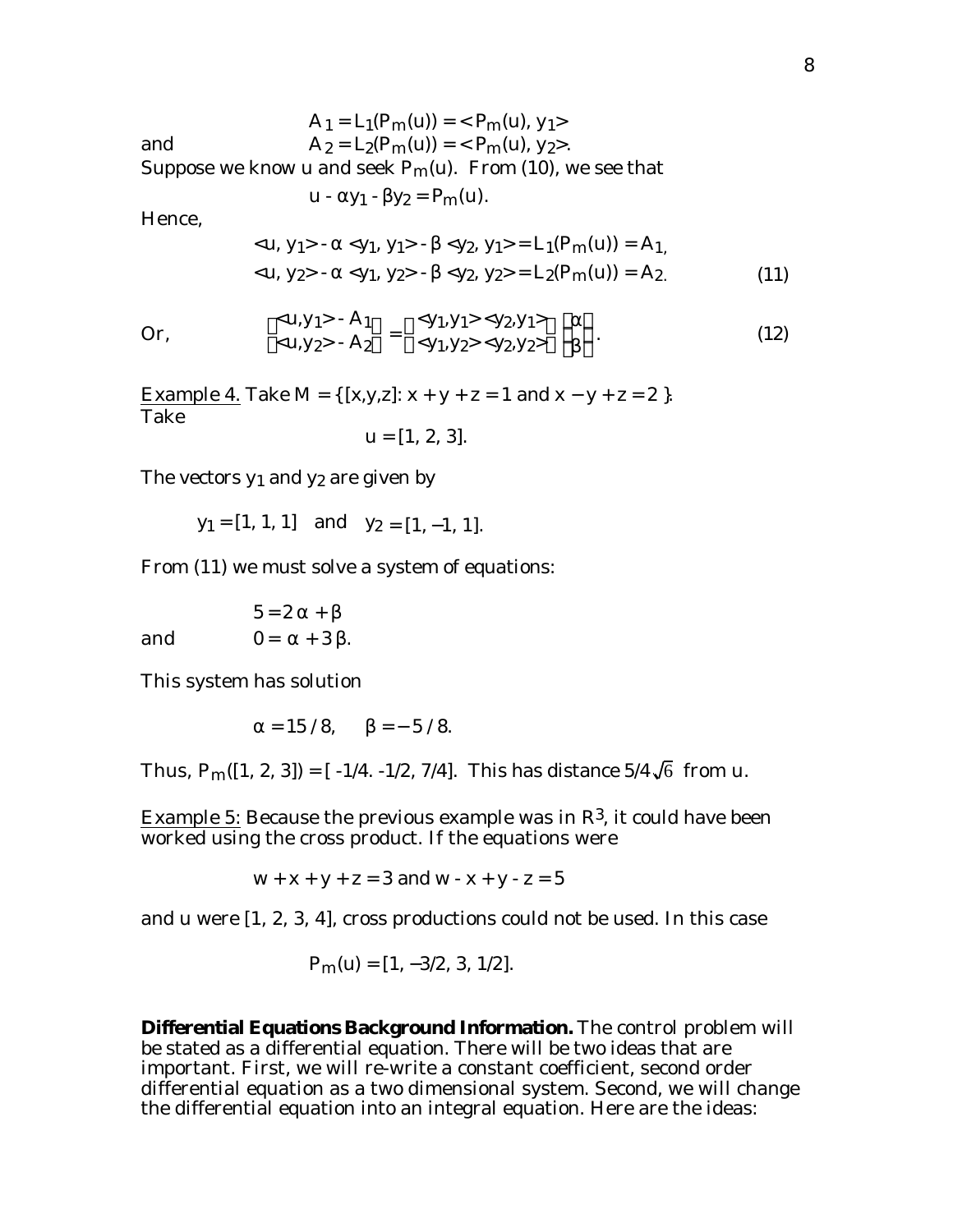(6) Suppose that each of a and b is a number and that f(t) is a continuous function. These are equivalent:

(a) The function  $y(t)$  satisfies the differential equation

 $y + a y + b y = f(t), y(0) = , y(0) = , and$ (b) The functions Z and F are defined by

$$
Z(t) = \begin{array}{cc} y(t) \\ y(t) \end{array}, \quad F(t) = \begin{array}{cc} 0 \\ f(t) \end{array}
$$

and Z satisfies the differential equation

$$
Z = M Z + F(t), \text{ with } Z(0) = \quad ,
$$
  
where  $M = \begin{bmatrix} 0 & 1 \\ 1 & 1 \end{bmatrix}$ 

It is common to change, for example, constant coefficient differential equations to this matrix form, for then the ideas from linear algebra about the location of eigenvalues for the matrix come to play.

The second idea provides a solution for the differential equation in terms of an integral. In this idea, the notion of an exponential for a matrix is used.

(7) Suppose that Z is any continuously differentiable function and M is a matrix. These are equivalent

(a) The function Z satisfies the differential equation  $Z = M Z + F$ ,  $Z(0) = C$ .

(b) The function  $Z(t)$  is defined by

$$
z(t) = exp(t M) Z(0) + \frac{exp((t-s) M) F(s) ds}{0}
$$

**A Problem of Control.** We now have linear algebra tools and differential equations tools to discuss the control problem. Suppose that  $Q_0$   $\mathbb{R}^2$  and A is a 2x2 matrix. Suppose that  $\mathbf{b} = \mathbf{R}^2$  and  $\mathbf{Q}_1 = \mathbf{R}^2$ . We seek v with minimum norm such that if

$$
Z = M Z + b v, Z(0) = Q_0,
$$
  
then also,  $Z(1) = Q_1$ . We know  

$$
Z(t) = exp(t M) Q_0 + exp((t-s) M) b v(s) ds.
$$

Since  $Q_1 = Z(1)$ , We have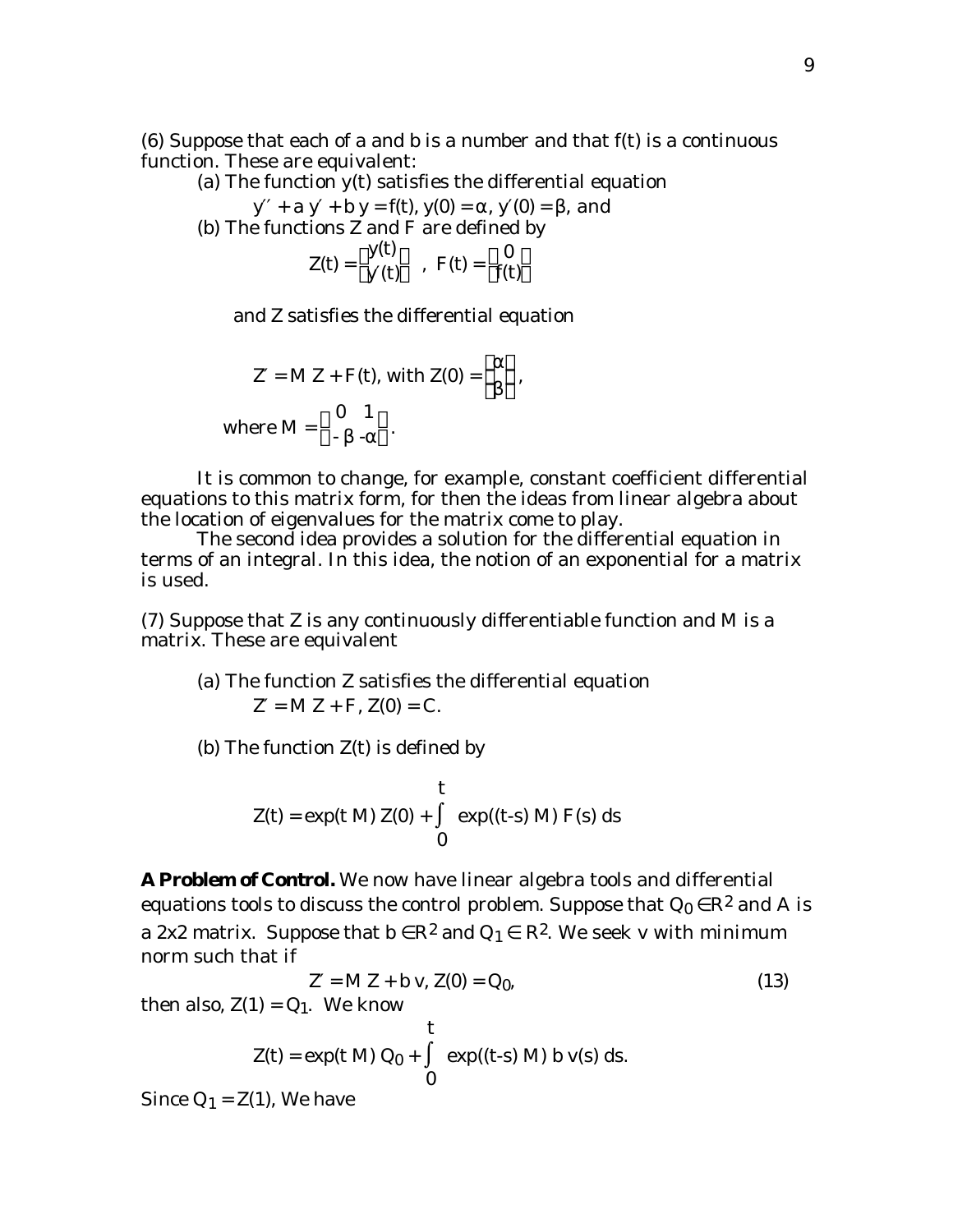or,  
\n
$$
Q_1 - \exp(M) Q_0 = \exp((1-s) M) b v(s) ds.
$$
\n
$$
Q_1 - \exp(M) Q_0.
$$
\nLet  $L_1$  and  $L_2$  be defined so that  
\n
$$
L_1(v) = \frac{L_1(v)}{L_2(v)} = \frac{1}{e} \exp((1-s) M) b v(s) ds
$$

0

1

To identify  $\mathbf{y}_{\text{1}}$  and  $\mathbf{y}_{\text{2}}$ , take the first and second components, respectively,  $\,$  of

 $exp((1-s) M) b v(s) ds$ 

exp( ( 1-s) M) b.

That is,  $y_1(s) = \exp((1-s) M) b$ ,  $[1,0] >$ 

 $Q_1 = exp(M) Q_0 +$ 

and  $y_2(s) = \exp((1-s) M) b, [0,1] >.$ 

To ask for the point v with minimum norm which satisfies  $A_1=L_1(v)$  and  $A_2= L_2(v)$ , we choose u from Illustration 2 to be 0. It follows that v will be  $P_m(0)$  where  $P_m$  is the nonlinear projection onto

{x: 
$$
L_1(x) = A_1
$$
 and  $L_2(x) = A_2$  }.

From the equation (11) of Illustration (2)

$$
\mathbf{v}(\mathbf{s}) = \mathbf{0} - \langle \exp((1-\mathbf{s}) \mathbf{M}) \mathbf{b}, [1,0] \rangle - \langle \exp((1-\mathbf{s}) \mathbf{M}) \mathbf{b}, [0,1] \rangle \tag{14}
$$
  
= - y<sub>1</sub> (s) - y<sub>2</sub> (s)

where and satisfy an equation (12) in Illustration 2.

Example 6. We find  $v(s)$ :  $[0, ]$  R such that

$$
y'' + y = v, \quad y(0) = 0, \quad y'(0) = 1,
$$
 (15)

and 
$$
y( )=1, y'(0) = 0.
$$
 (16)

First we rewrite the problem in the form of (13). Take

$$
M = \begin{array}{cc} 0.1 \\ 1.0 \end{array}
$$

with  $Z(t) = \frac{y(t)}{y'(t)}$ ,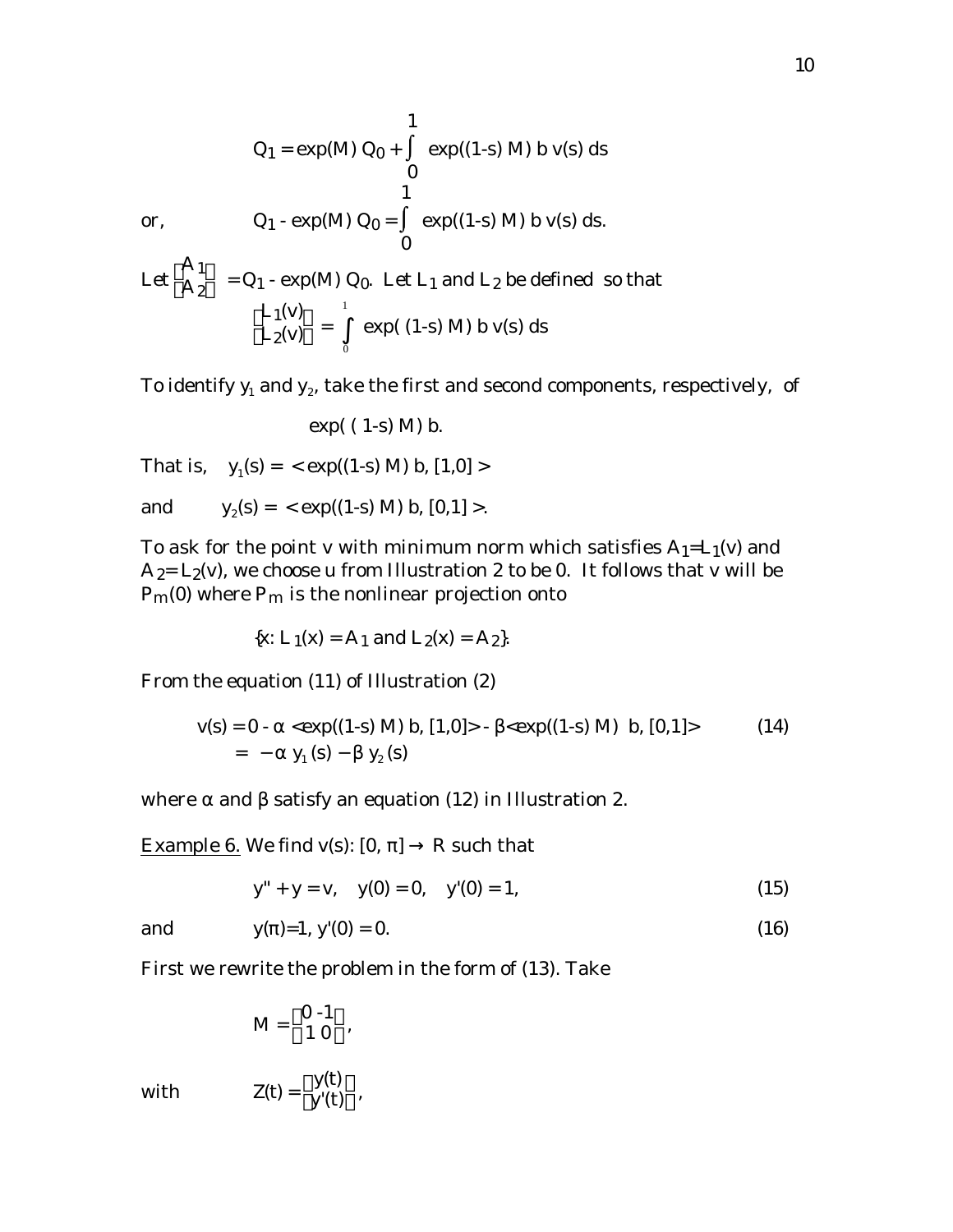$$
Q_0 = \begin{bmatrix} 0 \\ 1 \end{bmatrix}
$$
 and  $Q_1 = \begin{bmatrix} 1 \\ 0 \end{bmatrix}$ .

In this case,

$$
\exp(t M) = \frac{\cos(t) \sin(t)}{-\sin(t) \cos(t)},
$$
  

$$
b = \frac{0}{1},
$$

and v(t) is to be found. The matrix  $exp(-s)$  is given as

$$
\exp(-s) = \begin{cases}\n-\cos(s) & \sin(s) \\
-\sin(s) & -\cos(s)\n\end{cases}
$$

The functions  $\mathbf{y}_\text{1}$  and  $\mathbf{y}_\text{2}$  are sin(s) and – cos(s) respectively. Carrying out the calculations from (10) and (11) we have

$$
v(t) = 2 \left( \sin(t) - \cos(t) \right) / .
$$

Using this function v(t) on the right side of equation (15) with the indicated initial conditions produces the solution

$$
y(t) = \sin(t) \frac{1+}{t} - t (\sin(t) + \cos(t)).
$$

This function,  $y(t)$ , satisfies the end conditions (16) at  $t = 1$ .

**Accessibility.** The following example shows that it may be that not every point is accessible in a control model. Suppose that  $P_1$  and  $P_2$  are orthogonal projections,  $M = P_1 + P_2$ , and that  $P_1(b) = 0$ . If x is in E and u is in  $L^2[0,1]$  then

$$
|P_1(x) - \cosh(1-s) M) b u(s) ds | |P_1(x) |.
$$

Here's why:

$$
|P_1(x) - (\exp((1-s)) P_1 b u(s) ds + \exp((1-s)) P_2 b u(s) ds)|^{2} = 0
$$
  
1  
1  
1  
1  
1  
0  
1  
0  
1  
0